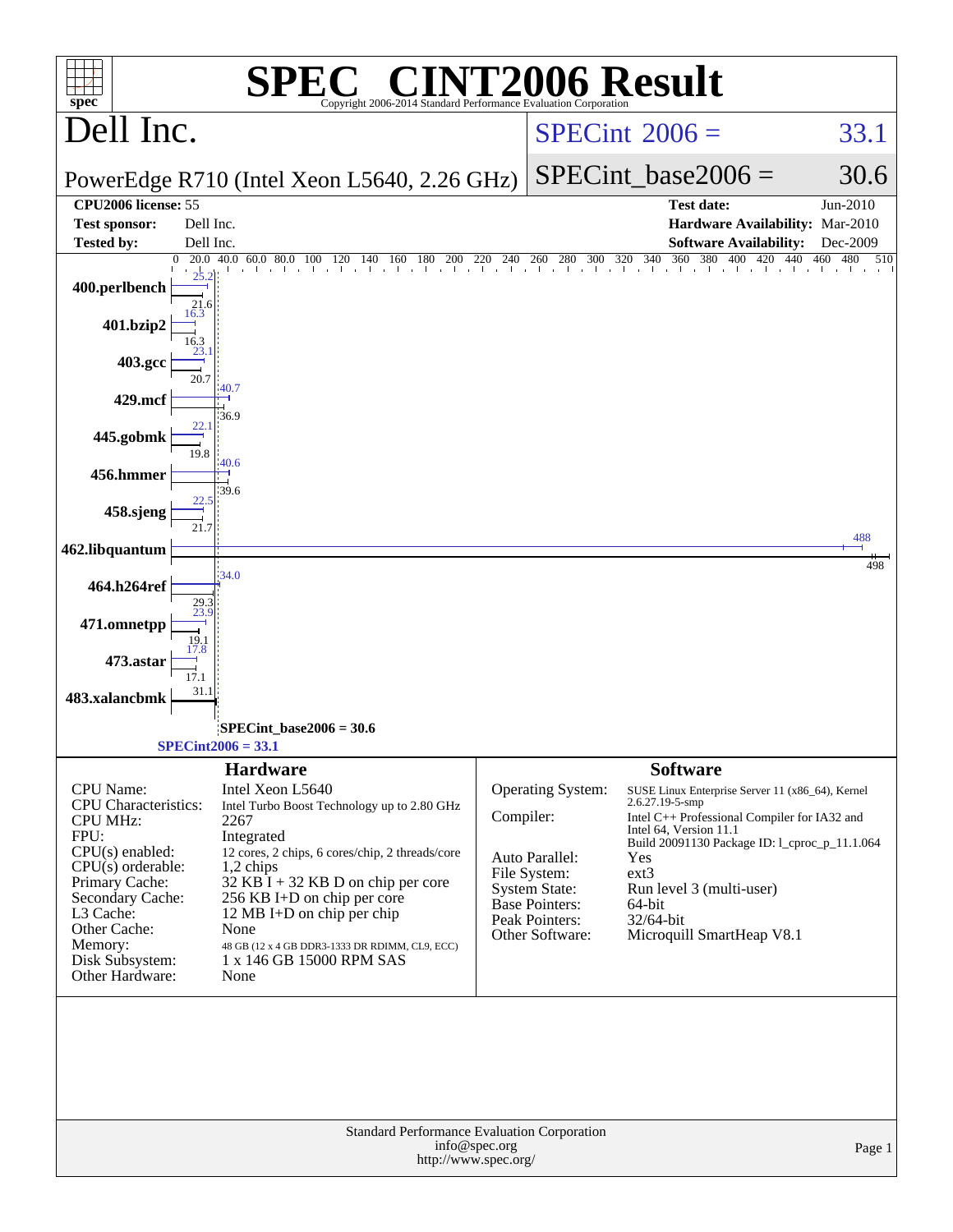

# **[SPEC CINT2006 Result](http://www.spec.org/auto/cpu2006/Docs/result-fields.html#SPECCINT2006Result)**

# Dell Inc.

### $SPECint2006 = 33.1$  $SPECint2006 = 33.1$

PowerEdge R710 (Intel Xeon L5640, 2.26 GHz) SPECint base2006 =  $30.6$ 

**[CPU2006 license:](http://www.spec.org/auto/cpu2006/Docs/result-fields.html#CPU2006license)** 55 **[Test date:](http://www.spec.org/auto/cpu2006/Docs/result-fields.html#Testdate)** Jun-2010 **[Test sponsor:](http://www.spec.org/auto/cpu2006/Docs/result-fields.html#Testsponsor)** Dell Inc. **[Hardware Availability:](http://www.spec.org/auto/cpu2006/Docs/result-fields.html#HardwareAvailability)** Mar-2010 **[Tested by:](http://www.spec.org/auto/cpu2006/Docs/result-fields.html#Testedby)** Dell Inc. **[Software Availability:](http://www.spec.org/auto/cpu2006/Docs/result-fields.html#SoftwareAvailability)** Dec-2009

#### **[Results Table](http://www.spec.org/auto/cpu2006/Docs/result-fields.html#ResultsTable)**

|                    |                |       | <b>Base</b>    |              |                |       |                |              | <b>Peak</b>    |              |                |              |
|--------------------|----------------|-------|----------------|--------------|----------------|-------|----------------|--------------|----------------|--------------|----------------|--------------|
| <b>Benchmark</b>   | <b>Seconds</b> | Ratio | <b>Seconds</b> | <b>Ratio</b> | <b>Seconds</b> | Ratio | <b>Seconds</b> | <b>Ratio</b> | <b>Seconds</b> | <b>Ratio</b> | <b>Seconds</b> | <b>Ratio</b> |
| 400.perlbench      | 452            | 21.6  | 454            | 21.5         | 451            | 21.7  | 388            | 25.2         | 388            | 25.2         | 388            | 25.2         |
| 401.bzip2          | 592            | 16.3  | 592            | 16.3         | 590            | 16.3  | 590            | 16.3         | 592            | 16.3         | <u>591</u>     | 16.3         |
| $403.\mathrm{gcc}$ | 390            | 20.6  | 390            | 20.7         | 390            | 20.7  | 350            | 23.0         | 348            | 23.1         | 348            | 23.1         |
| $429$ .mcf         | 247            | 36.9  | 247            | 36.9         | 247            | 36.9  | 224            | 40.8         | 224            | 40.7         | 225            | 40.5         |
| $445$ .gobmk       | 531            | 19.8  | 530            | 19.8         | 532            | 19.7  | 475            | 22.1         | 474            | 22.1         | 474            | 22.1         |
| $456.$ hmmer       | 236            | 39.6  | 236            | 39.5         | 236            | 39.6  | 230            | 40.7         | 230            | 40.5         | 230            | 40.6         |
| $458$ .sjeng       | 557            | 21.7  | 556            | 21.8         | 557            | 21.7  | 537            | 22.5         | 537            | 22.5         | 536            | 22.6         |
| 462.libquantum     | 41.8           | 495   | 40.8           | 507          | 41.6           | 498   | 43.6           | 475          | 42.4           | <u>488</u>   | 42.4           | 488          |
| 464.h264ref        | 756            | 29.3  | 756            | 29.3         | 756            | 29.3  | 650            | 34.0         | 650            | 34.0         | 652            | 34.0         |
| $471$ .omnetpp     | 327            | 19.1  | 327            | 19.1         | 327            | 19.1  | 262            | 23.9         | 261            | 23.9         | 262            | 23.9         |
| $473$ . astar      | 411            | 17.1  | 410            | 17.1         | 410            | 17.1  | <u>395</u>     | 17.8         | 395            | 17.8         | 394            | 17.8         |
| 483.xalancbmk      | 223            | 31.0  | 222            | 31.1         | 220            | 31.4  | 223            | 31.0         | 222            | <u>31.1</u>  | 220            | 31.4         |

Results appear in the [order in which they were run.](http://www.spec.org/auto/cpu2006/Docs/result-fields.html#RunOrder) Bold underlined text [indicates a median measurement.](http://www.spec.org/auto/cpu2006/Docs/result-fields.html#Median)

#### **[Operating System Notes](http://www.spec.org/auto/cpu2006/Docs/result-fields.html#OperatingSystemNotes)**

'ulimit -s unlimited' was used to set the stacksize to unlimited prior to run

#### **[Platform Notes](http://www.spec.org/auto/cpu2006/Docs/result-fields.html#PlatformNotes)**

 BIOS Settings: Power Management = Maximum Performance (Default = Active Power Controller) Data Reuse = Disabled (Default = Enabled)

#### **[General Notes](http://www.spec.org/auto/cpu2006/Docs/result-fields.html#GeneralNotes)**

 Binaries were compiled on SLES 10 with Binutils 2.18.50.0.7.20080502 OMP\_NUM\_THREADS set to number of cores KMP\_AFFINITY set to granularity=fine,scatter The Dell PowerEdge R710 and the Bull NovaScale R460 F2 models are electronically equivalent. The results have been measured on a Dell PowerEdge R710 model.

## **[Base Compiler Invocation](http://www.spec.org/auto/cpu2006/Docs/result-fields.html#BaseCompilerInvocation)**

[C benchmarks](http://www.spec.org/auto/cpu2006/Docs/result-fields.html#Cbenchmarks): [icc -m64](http://www.spec.org/cpu2006/results/res2010q3/cpu2006-20100702-12151.flags.html#user_CCbase_intel_icc_64bit_f346026e86af2a669e726fe758c88044)

[C++ benchmarks:](http://www.spec.org/auto/cpu2006/Docs/result-fields.html#CXXbenchmarks) [icpc -m64](http://www.spec.org/cpu2006/results/res2010q3/cpu2006-20100702-12151.flags.html#user_CXXbase_intel_icpc_64bit_fc66a5337ce925472a5c54ad6a0de310)

> Standard Performance Evaluation Corporation [info@spec.org](mailto:info@spec.org) <http://www.spec.org/>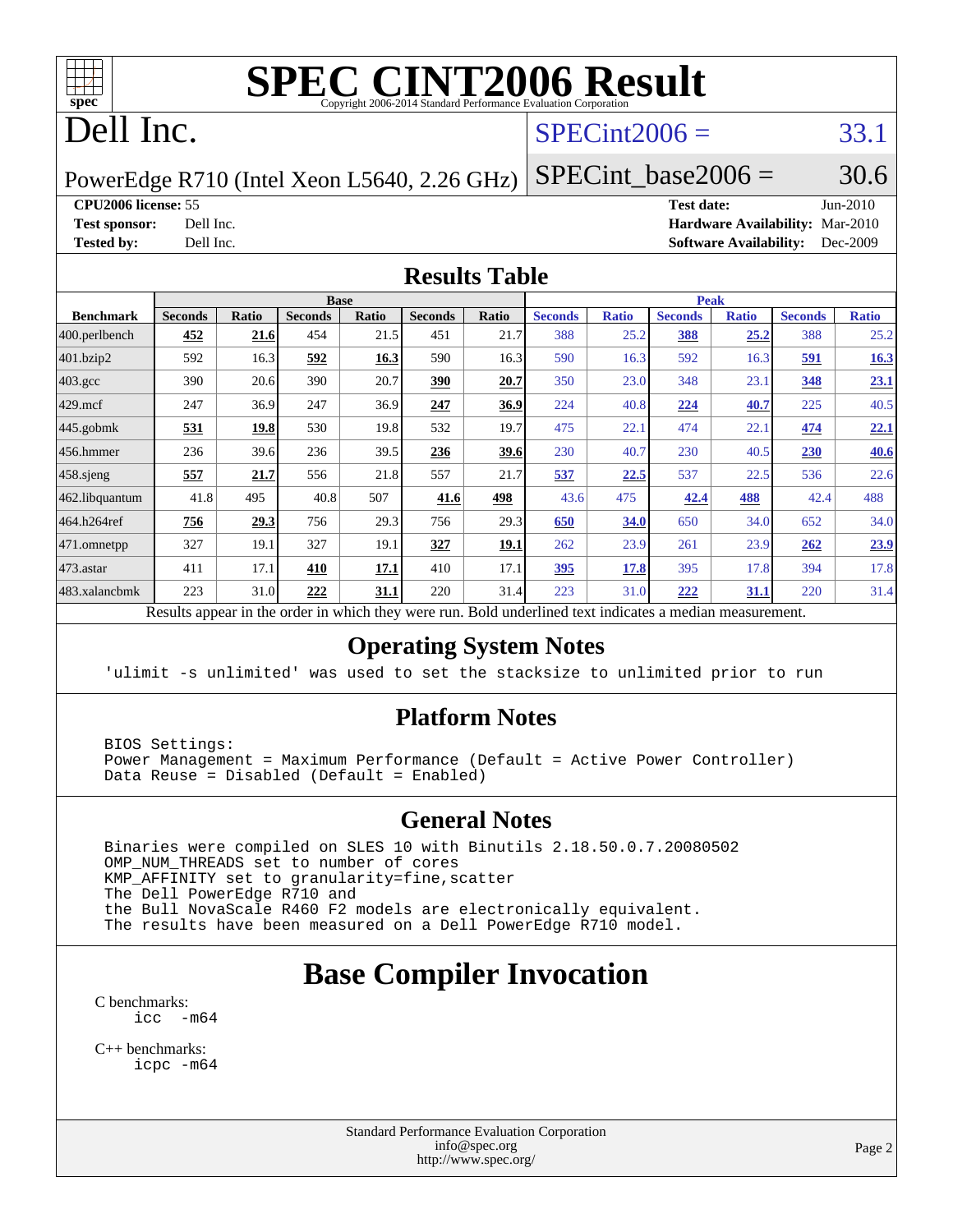

# **[SPEC CINT2006 Result](http://www.spec.org/auto/cpu2006/Docs/result-fields.html#SPECCINT2006Result)**

# Dell Inc.

 $SPECint2006 = 33.1$  $SPECint2006 = 33.1$ 

PowerEdge R710 (Intel Xeon L5640, 2.26 GHz) SPECint base2006 =  $30.6$ 

**[CPU2006 license:](http://www.spec.org/auto/cpu2006/Docs/result-fields.html#CPU2006license)** 55 **[Test date:](http://www.spec.org/auto/cpu2006/Docs/result-fields.html#Testdate)** Jun-2010 **[Test sponsor:](http://www.spec.org/auto/cpu2006/Docs/result-fields.html#Testsponsor)** Dell Inc. **[Hardware Availability:](http://www.spec.org/auto/cpu2006/Docs/result-fields.html#HardwareAvailability)** Mar-2010 **[Tested by:](http://www.spec.org/auto/cpu2006/Docs/result-fields.html#Testedby)** Dell Inc. **[Software Availability:](http://www.spec.org/auto/cpu2006/Docs/result-fields.html#SoftwareAvailability)** Dec-2009

#### **[Base Portability Flags](http://www.spec.org/auto/cpu2006/Docs/result-fields.html#BasePortabilityFlags)**

 400.perlbench: [-DSPEC\\_CPU\\_LP64](http://www.spec.org/cpu2006/results/res2010q3/cpu2006-20100702-12151.flags.html#b400.perlbench_basePORTABILITY_DSPEC_CPU_LP64) [-DSPEC\\_CPU\\_LINUX\\_X64](http://www.spec.org/cpu2006/results/res2010q3/cpu2006-20100702-12151.flags.html#b400.perlbench_baseCPORTABILITY_DSPEC_CPU_LINUX_X64) 401.bzip2: [-DSPEC\\_CPU\\_LP64](http://www.spec.org/cpu2006/results/res2010q3/cpu2006-20100702-12151.flags.html#suite_basePORTABILITY401_bzip2_DSPEC_CPU_LP64) 403.gcc: [-DSPEC\\_CPU\\_LP64](http://www.spec.org/cpu2006/results/res2010q3/cpu2006-20100702-12151.flags.html#suite_basePORTABILITY403_gcc_DSPEC_CPU_LP64) 429.mcf: [-DSPEC\\_CPU\\_LP64](http://www.spec.org/cpu2006/results/res2010q3/cpu2006-20100702-12151.flags.html#suite_basePORTABILITY429_mcf_DSPEC_CPU_LP64) 445.gobmk: [-DSPEC\\_CPU\\_LP64](http://www.spec.org/cpu2006/results/res2010q3/cpu2006-20100702-12151.flags.html#suite_basePORTABILITY445_gobmk_DSPEC_CPU_LP64) 456.hmmer: [-DSPEC\\_CPU\\_LP64](http://www.spec.org/cpu2006/results/res2010q3/cpu2006-20100702-12151.flags.html#suite_basePORTABILITY456_hmmer_DSPEC_CPU_LP64) 458.sjeng: [-DSPEC\\_CPU\\_LP64](http://www.spec.org/cpu2006/results/res2010q3/cpu2006-20100702-12151.flags.html#suite_basePORTABILITY458_sjeng_DSPEC_CPU_LP64) 462.libquantum: [-DSPEC\\_CPU\\_LP64](http://www.spec.org/cpu2006/results/res2010q3/cpu2006-20100702-12151.flags.html#suite_basePORTABILITY462_libquantum_DSPEC_CPU_LP64) [-DSPEC\\_CPU\\_LINUX](http://www.spec.org/cpu2006/results/res2010q3/cpu2006-20100702-12151.flags.html#b462.libquantum_baseCPORTABILITY_DSPEC_CPU_LINUX) 464.h264ref: [-DSPEC\\_CPU\\_LP64](http://www.spec.org/cpu2006/results/res2010q3/cpu2006-20100702-12151.flags.html#suite_basePORTABILITY464_h264ref_DSPEC_CPU_LP64) 471.omnetpp: [-DSPEC\\_CPU\\_LP64](http://www.spec.org/cpu2006/results/res2010q3/cpu2006-20100702-12151.flags.html#suite_basePORTABILITY471_omnetpp_DSPEC_CPU_LP64) 473.astar: [-DSPEC\\_CPU\\_LP64](http://www.spec.org/cpu2006/results/res2010q3/cpu2006-20100702-12151.flags.html#suite_basePORTABILITY473_astar_DSPEC_CPU_LP64) 483.xalancbmk: [-DSPEC\\_CPU\\_LP64](http://www.spec.org/cpu2006/results/res2010q3/cpu2006-20100702-12151.flags.html#suite_basePORTABILITY483_xalancbmk_DSPEC_CPU_LP64) [-DSPEC\\_CPU\\_LINUX](http://www.spec.org/cpu2006/results/res2010q3/cpu2006-20100702-12151.flags.html#b483.xalancbmk_baseCXXPORTABILITY_DSPEC_CPU_LINUX)

#### **[Base Optimization Flags](http://www.spec.org/auto/cpu2006/Docs/result-fields.html#BaseOptimizationFlags)**

[C benchmarks](http://www.spec.org/auto/cpu2006/Docs/result-fields.html#Cbenchmarks):

[-xSSE4.2](http://www.spec.org/cpu2006/results/res2010q3/cpu2006-20100702-12151.flags.html#user_CCbase_f-xSSE42_f91528193cf0b216347adb8b939d4107) [-ipo](http://www.spec.org/cpu2006/results/res2010q3/cpu2006-20100702-12151.flags.html#user_CCbase_f-ipo) [-O3](http://www.spec.org/cpu2006/results/res2010q3/cpu2006-20100702-12151.flags.html#user_CCbase_f-O3) [-no-prec-div](http://www.spec.org/cpu2006/results/res2010q3/cpu2006-20100702-12151.flags.html#user_CCbase_f-no-prec-div) [-static](http://www.spec.org/cpu2006/results/res2010q3/cpu2006-20100702-12151.flags.html#user_CCbase_f-static) [-parallel](http://www.spec.org/cpu2006/results/res2010q3/cpu2006-20100702-12151.flags.html#user_CCbase_f-parallel) [-opt-prefetch](http://www.spec.org/cpu2006/results/res2010q3/cpu2006-20100702-12151.flags.html#user_CCbase_f-opt-prefetch)

[C++ benchmarks:](http://www.spec.org/auto/cpu2006/Docs/result-fields.html#CXXbenchmarks)

[-xSSE4.2](http://www.spec.org/cpu2006/results/res2010q3/cpu2006-20100702-12151.flags.html#user_CXXbase_f-xSSE42_f91528193cf0b216347adb8b939d4107) [-ipo](http://www.spec.org/cpu2006/results/res2010q3/cpu2006-20100702-12151.flags.html#user_CXXbase_f-ipo) [-O3](http://www.spec.org/cpu2006/results/res2010q3/cpu2006-20100702-12151.flags.html#user_CXXbase_f-O3) [-no-prec-div](http://www.spec.org/cpu2006/results/res2010q3/cpu2006-20100702-12151.flags.html#user_CXXbase_f-no-prec-div) [-opt-prefetch](http://www.spec.org/cpu2006/results/res2010q3/cpu2006-20100702-12151.flags.html#user_CXXbase_f-opt-prefetch) [-Wl,-z,muldefs](http://www.spec.org/cpu2006/results/res2010q3/cpu2006-20100702-12151.flags.html#user_CXXbase_link_force_multiple1_74079c344b956b9658436fd1b6dd3a8a) [-L/home/cmplr/usr3/alrahate/cpu2006.1.1.ic11.1/libic11.1-64bit -lsmartheap64](http://www.spec.org/cpu2006/results/res2010q3/cpu2006-20100702-12151.flags.html#user_CXXbase_SmartHeap64_e2306cda84805d1ab360117a79ff779c)

#### **[Base Other Flags](http://www.spec.org/auto/cpu2006/Docs/result-fields.html#BaseOtherFlags)**

[C benchmarks](http://www.spec.org/auto/cpu2006/Docs/result-fields.html#Cbenchmarks):

403.gcc: [-Dalloca=\\_alloca](http://www.spec.org/cpu2006/results/res2010q3/cpu2006-20100702-12151.flags.html#b403.gcc_baseEXTRA_CFLAGS_Dalloca_be3056838c12de2578596ca5467af7f3)

## **[Peak Compiler Invocation](http://www.spec.org/auto/cpu2006/Docs/result-fields.html#PeakCompilerInvocation)**

[C benchmarks \(except as noted below\)](http://www.spec.org/auto/cpu2006/Docs/result-fields.html#Cbenchmarksexceptasnotedbelow):

icc  $-m64$ 

400.perlbench: [icc -m32](http://www.spec.org/cpu2006/results/res2010q3/cpu2006-20100702-12151.flags.html#user_peakCCLD400_perlbench_intel_icc_32bit_a6a621f8d50482236b970c6ac5f55f93)

429.mcf: [icc -m32](http://www.spec.org/cpu2006/results/res2010q3/cpu2006-20100702-12151.flags.html#user_peakCCLD429_mcf_intel_icc_32bit_a6a621f8d50482236b970c6ac5f55f93)

445.gobmk: [icc -m32](http://www.spec.org/cpu2006/results/res2010q3/cpu2006-20100702-12151.flags.html#user_peakCCLD445_gobmk_intel_icc_32bit_a6a621f8d50482236b970c6ac5f55f93)

464.h264ref: [icc -m32](http://www.spec.org/cpu2006/results/res2010q3/cpu2006-20100702-12151.flags.html#user_peakCCLD464_h264ref_intel_icc_32bit_a6a621f8d50482236b970c6ac5f55f93)

[C++ benchmarks \(except as noted below\):](http://www.spec.org/auto/cpu2006/Docs/result-fields.html#CXXbenchmarksexceptasnotedbelow) [icpc -m64](http://www.spec.org/cpu2006/results/res2010q3/cpu2006-20100702-12151.flags.html#user_CXXpeak_intel_icpc_64bit_fc66a5337ce925472a5c54ad6a0de310)

Continued on next page

Standard Performance Evaluation Corporation [info@spec.org](mailto:info@spec.org) <http://www.spec.org/>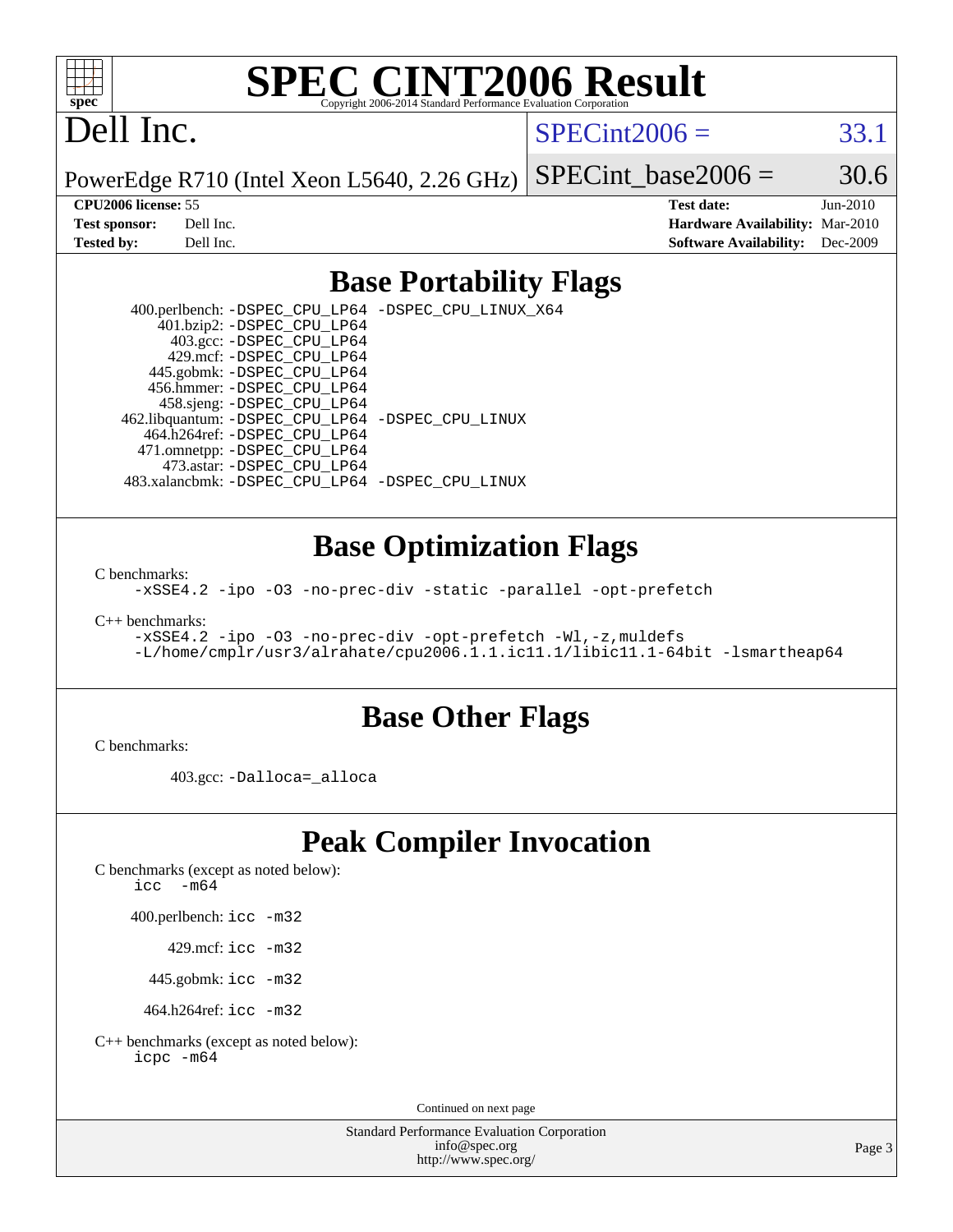

# **[SPEC CINT2006 Result](http://www.spec.org/auto/cpu2006/Docs/result-fields.html#SPECCINT2006Result)**

Dell Inc.

 $SPECint2006 = 33.1$  $SPECint2006 = 33.1$ 

PowerEdge R710 (Intel Xeon L5640, 2.26 GHz) SPECint base2006 =  $30.6$ 

**[CPU2006 license:](http://www.spec.org/auto/cpu2006/Docs/result-fields.html#CPU2006license)** 55 **[Test date:](http://www.spec.org/auto/cpu2006/Docs/result-fields.html#Testdate)** Jun-2010 **[Test sponsor:](http://www.spec.org/auto/cpu2006/Docs/result-fields.html#Testsponsor)** Dell Inc. **[Hardware Availability:](http://www.spec.org/auto/cpu2006/Docs/result-fields.html#HardwareAvailability)** Mar-2010 **[Tested by:](http://www.spec.org/auto/cpu2006/Docs/result-fields.html#Testedby)** Dell Inc. **[Software Availability:](http://www.spec.org/auto/cpu2006/Docs/result-fields.html#SoftwareAvailability)** Dec-2009

# **[Peak Compiler Invocation \(Continued\)](http://www.spec.org/auto/cpu2006/Docs/result-fields.html#PeakCompilerInvocation)**

471.omnetpp: [icpc -m32](http://www.spec.org/cpu2006/results/res2010q3/cpu2006-20100702-12151.flags.html#user_peakCXXLD471_omnetpp_intel_icpc_32bit_4e5a5ef1a53fd332b3c49e69c3330699)

### **[Peak Portability Flags](http://www.spec.org/auto/cpu2006/Docs/result-fields.html#PeakPortabilityFlags)**

 400.perlbench: [-DSPEC\\_CPU\\_LINUX\\_IA32](http://www.spec.org/cpu2006/results/res2010q3/cpu2006-20100702-12151.flags.html#b400.perlbench_peakCPORTABILITY_DSPEC_CPU_LINUX_IA32) 401.bzip2: [-DSPEC\\_CPU\\_LP64](http://www.spec.org/cpu2006/results/res2010q3/cpu2006-20100702-12151.flags.html#suite_peakPORTABILITY401_bzip2_DSPEC_CPU_LP64)

 403.gcc: [-DSPEC\\_CPU\\_LP64](http://www.spec.org/cpu2006/results/res2010q3/cpu2006-20100702-12151.flags.html#suite_peakPORTABILITY403_gcc_DSPEC_CPU_LP64) 456.hmmer: [-DSPEC\\_CPU\\_LP64](http://www.spec.org/cpu2006/results/res2010q3/cpu2006-20100702-12151.flags.html#suite_peakPORTABILITY456_hmmer_DSPEC_CPU_LP64) 458.sjeng: [-DSPEC\\_CPU\\_LP64](http://www.spec.org/cpu2006/results/res2010q3/cpu2006-20100702-12151.flags.html#suite_peakPORTABILITY458_sjeng_DSPEC_CPU_LP64) 462.libquantum: [-DSPEC\\_CPU\\_LP64](http://www.spec.org/cpu2006/results/res2010q3/cpu2006-20100702-12151.flags.html#suite_peakPORTABILITY462_libquantum_DSPEC_CPU_LP64) [-DSPEC\\_CPU\\_LINUX](http://www.spec.org/cpu2006/results/res2010q3/cpu2006-20100702-12151.flags.html#b462.libquantum_peakCPORTABILITY_DSPEC_CPU_LINUX) 473.astar: [-DSPEC\\_CPU\\_LP64](http://www.spec.org/cpu2006/results/res2010q3/cpu2006-20100702-12151.flags.html#suite_peakPORTABILITY473_astar_DSPEC_CPU_LP64) 483.xalancbmk: [-DSPEC\\_CPU\\_LP64](http://www.spec.org/cpu2006/results/res2010q3/cpu2006-20100702-12151.flags.html#suite_peakPORTABILITY483_xalancbmk_DSPEC_CPU_LP64) [-DSPEC\\_CPU\\_LINUX](http://www.spec.org/cpu2006/results/res2010q3/cpu2006-20100702-12151.flags.html#b483.xalancbmk_peakCXXPORTABILITY_DSPEC_CPU_LINUX)

# **[Peak Optimization Flags](http://www.spec.org/auto/cpu2006/Docs/result-fields.html#PeakOptimizationFlags)**

[C benchmarks](http://www.spec.org/auto/cpu2006/Docs/result-fields.html#Cbenchmarks):

 400.perlbench: [-xSSE4.2](http://www.spec.org/cpu2006/results/res2010q3/cpu2006-20100702-12151.flags.html#user_peakPASS2_CFLAGSPASS2_LDCFLAGS400_perlbench_f-xSSE42_f91528193cf0b216347adb8b939d4107)(pass 2) [-prof-gen](http://www.spec.org/cpu2006/results/res2010q3/cpu2006-20100702-12151.flags.html#user_peakPASS1_CFLAGSPASS1_LDCFLAGS400_perlbench_prof_gen_e43856698f6ca7b7e442dfd80e94a8fc)(pass 1) [-ipo](http://www.spec.org/cpu2006/results/res2010q3/cpu2006-20100702-12151.flags.html#user_peakPASS2_CFLAGSPASS2_LDCFLAGS400_perlbench_f-ipo)(pass 2) [-O3](http://www.spec.org/cpu2006/results/res2010q3/cpu2006-20100702-12151.flags.html#user_peakPASS2_CFLAGSPASS2_LDCFLAGS400_perlbench_f-O3)(pass 2) [-no-prec-div](http://www.spec.org/cpu2006/results/res2010q3/cpu2006-20100702-12151.flags.html#user_peakPASS2_CFLAGSPASS2_LDCFLAGS400_perlbench_f-no-prec-div)(pass 2) [-static](http://www.spec.org/cpu2006/results/res2010q3/cpu2006-20100702-12151.flags.html#user_peakPASS2_CFLAGSPASS2_LDCFLAGS400_perlbench_f-static)(pass 2) [-prof-use](http://www.spec.org/cpu2006/results/res2010q3/cpu2006-20100702-12151.flags.html#user_peakPASS2_CFLAGSPASS2_LDCFLAGS400_perlbench_prof_use_bccf7792157ff70d64e32fe3e1250b55)(pass 2) [-ansi-alias](http://www.spec.org/cpu2006/results/res2010q3/cpu2006-20100702-12151.flags.html#user_peakCOPTIMIZE400_perlbench_f-ansi-alias) [-opt-prefetch](http://www.spec.org/cpu2006/results/res2010q3/cpu2006-20100702-12151.flags.html#user_peakCOPTIMIZE400_perlbench_f-opt-prefetch) 401.bzip2: [-xSSE4.2](http://www.spec.org/cpu2006/results/res2010q3/cpu2006-20100702-12151.flags.html#user_peakPASS2_CFLAGSPASS2_LDCFLAGS401_bzip2_f-xSSE42_f91528193cf0b216347adb8b939d4107)(pass 2) [-prof-gen](http://www.spec.org/cpu2006/results/res2010q3/cpu2006-20100702-12151.flags.html#user_peakPASS1_CFLAGSPASS1_LDCFLAGS401_bzip2_prof_gen_e43856698f6ca7b7e442dfd80e94a8fc)(pass 1) [-ipo](http://www.spec.org/cpu2006/results/res2010q3/cpu2006-20100702-12151.flags.html#user_peakPASS2_CFLAGSPASS2_LDCFLAGS401_bzip2_f-ipo)(pass 2) [-O3](http://www.spec.org/cpu2006/results/res2010q3/cpu2006-20100702-12151.flags.html#user_peakPASS2_CFLAGSPASS2_LDCFLAGS401_bzip2_f-O3)(pass 2) [-no-prec-div](http://www.spec.org/cpu2006/results/res2010q3/cpu2006-20100702-12151.flags.html#user_peakCOPTIMIZEPASS2_CFLAGSPASS2_LDCFLAGS401_bzip2_f-no-prec-div) [-static](http://www.spec.org/cpu2006/results/res2010q3/cpu2006-20100702-12151.flags.html#user_peakPASS2_CFLAGSPASS2_LDCFLAGS401_bzip2_f-static)(pass 2) [-prof-use](http://www.spec.org/cpu2006/results/res2010q3/cpu2006-20100702-12151.flags.html#user_peakPASS2_CFLAGSPASS2_LDCFLAGS401_bzip2_prof_use_bccf7792157ff70d64e32fe3e1250b55)(pass 2) [-auto-ilp32](http://www.spec.org/cpu2006/results/res2010q3/cpu2006-20100702-12151.flags.html#user_peakCOPTIMIZE401_bzip2_f-auto-ilp32) [-opt-prefetch](http://www.spec.org/cpu2006/results/res2010q3/cpu2006-20100702-12151.flags.html#user_peakCOPTIMIZE401_bzip2_f-opt-prefetch) [-ansi-alias](http://www.spec.org/cpu2006/results/res2010q3/cpu2006-20100702-12151.flags.html#user_peakCOPTIMIZE401_bzip2_f-ansi-alias) 403.gcc: [-xSSE4.2](http://www.spec.org/cpu2006/results/res2010q3/cpu2006-20100702-12151.flags.html#user_peakCOPTIMIZE403_gcc_f-xSSE42_f91528193cf0b216347adb8b939d4107) [-ipo](http://www.spec.org/cpu2006/results/res2010q3/cpu2006-20100702-12151.flags.html#user_peakCOPTIMIZE403_gcc_f-ipo) [-O3](http://www.spec.org/cpu2006/results/res2010q3/cpu2006-20100702-12151.flags.html#user_peakCOPTIMIZE403_gcc_f-O3) [-no-prec-div](http://www.spec.org/cpu2006/results/res2010q3/cpu2006-20100702-12151.flags.html#user_peakCOPTIMIZE403_gcc_f-no-prec-div) [-static](http://www.spec.org/cpu2006/results/res2010q3/cpu2006-20100702-12151.flags.html#user_peakCOPTIMIZE403_gcc_f-static) [-inline-calloc](http://www.spec.org/cpu2006/results/res2010q3/cpu2006-20100702-12151.flags.html#user_peakCOPTIMIZE403_gcc_f-inline-calloc) [-opt-malloc-options=3](http://www.spec.org/cpu2006/results/res2010q3/cpu2006-20100702-12151.flags.html#user_peakCOPTIMIZE403_gcc_f-opt-malloc-options_13ab9b803cf986b4ee62f0a5998c2238) [-auto-ilp32](http://www.spec.org/cpu2006/results/res2010q3/cpu2006-20100702-12151.flags.html#user_peakCOPTIMIZE403_gcc_f-auto-ilp32) 429.mcf: [-xSSE4.2](http://www.spec.org/cpu2006/results/res2010q3/cpu2006-20100702-12151.flags.html#user_peakCOPTIMIZE429_mcf_f-xSSE42_f91528193cf0b216347adb8b939d4107) [-ipo](http://www.spec.org/cpu2006/results/res2010q3/cpu2006-20100702-12151.flags.html#user_peakCOPTIMIZE429_mcf_f-ipo) [-O3](http://www.spec.org/cpu2006/results/res2010q3/cpu2006-20100702-12151.flags.html#user_peakCOPTIMIZE429_mcf_f-O3) [-no-prec-div](http://www.spec.org/cpu2006/results/res2010q3/cpu2006-20100702-12151.flags.html#user_peakCOPTIMIZE429_mcf_f-no-prec-div) [-static](http://www.spec.org/cpu2006/results/res2010q3/cpu2006-20100702-12151.flags.html#user_peakCOPTIMIZE429_mcf_f-static) [-opt-prefetch](http://www.spec.org/cpu2006/results/res2010q3/cpu2006-20100702-12151.flags.html#user_peakCOPTIMIZE429_mcf_f-opt-prefetch) 445.gobmk: [-xSSE4.2](http://www.spec.org/cpu2006/results/res2010q3/cpu2006-20100702-12151.flags.html#user_peakPASS2_CFLAGSPASS2_LDCFLAGS445_gobmk_f-xSSE42_f91528193cf0b216347adb8b939d4107)(pass 2) [-prof-gen](http://www.spec.org/cpu2006/results/res2010q3/cpu2006-20100702-12151.flags.html#user_peakPASS1_CFLAGSPASS1_LDCFLAGS445_gobmk_prof_gen_e43856698f6ca7b7e442dfd80e94a8fc)(pass 1) [-prof-use](http://www.spec.org/cpu2006/results/res2010q3/cpu2006-20100702-12151.flags.html#user_peakPASS2_CFLAGSPASS2_LDCFLAGS445_gobmk_prof_use_bccf7792157ff70d64e32fe3e1250b55)(pass 2) [-O2](http://www.spec.org/cpu2006/results/res2010q3/cpu2006-20100702-12151.flags.html#user_peakCOPTIMIZE445_gobmk_f-O2) [-ipo](http://www.spec.org/cpu2006/results/res2010q3/cpu2006-20100702-12151.flags.html#user_peakCOPTIMIZE445_gobmk_f-ipo) [-no-prec-div](http://www.spec.org/cpu2006/results/res2010q3/cpu2006-20100702-12151.flags.html#user_peakCOPTIMIZE445_gobmk_f-no-prec-div) [-ansi-alias](http://www.spec.org/cpu2006/results/res2010q3/cpu2006-20100702-12151.flags.html#user_peakCOPTIMIZE445_gobmk_f-ansi-alias) 456.hmmer: [-xSSE4.2](http://www.spec.org/cpu2006/results/res2010q3/cpu2006-20100702-12151.flags.html#user_peakCOPTIMIZE456_hmmer_f-xSSE42_f91528193cf0b216347adb8b939d4107) [-ipo](http://www.spec.org/cpu2006/results/res2010q3/cpu2006-20100702-12151.flags.html#user_peakCOPTIMIZE456_hmmer_f-ipo) [-O3](http://www.spec.org/cpu2006/results/res2010q3/cpu2006-20100702-12151.flags.html#user_peakCOPTIMIZE456_hmmer_f-O3) [-no-prec-div](http://www.spec.org/cpu2006/results/res2010q3/cpu2006-20100702-12151.flags.html#user_peakCOPTIMIZE456_hmmer_f-no-prec-div) [-static](http://www.spec.org/cpu2006/results/res2010q3/cpu2006-20100702-12151.flags.html#user_peakCOPTIMIZE456_hmmer_f-static) [-unroll2](http://www.spec.org/cpu2006/results/res2010q3/cpu2006-20100702-12151.flags.html#user_peakCOPTIMIZE456_hmmer_f-unroll_784dae83bebfb236979b41d2422d7ec2) [-ansi-alias](http://www.spec.org/cpu2006/results/res2010q3/cpu2006-20100702-12151.flags.html#user_peakCOPTIMIZE456_hmmer_f-ansi-alias) [-auto-ilp32](http://www.spec.org/cpu2006/results/res2010q3/cpu2006-20100702-12151.flags.html#user_peakCOPTIMIZE456_hmmer_f-auto-ilp32) 458.sjeng: [-xSSE4.2](http://www.spec.org/cpu2006/results/res2010q3/cpu2006-20100702-12151.flags.html#user_peakPASS2_CFLAGSPASS2_LDCFLAGS458_sjeng_f-xSSE42_f91528193cf0b216347adb8b939d4107)(pass 2) [-prof-gen](http://www.spec.org/cpu2006/results/res2010q3/cpu2006-20100702-12151.flags.html#user_peakPASS1_CFLAGSPASS1_LDCFLAGS458_sjeng_prof_gen_e43856698f6ca7b7e442dfd80e94a8fc)(pass 1) [-ipo](http://www.spec.org/cpu2006/results/res2010q3/cpu2006-20100702-12151.flags.html#user_peakPASS2_CFLAGSPASS2_LDCFLAGS458_sjeng_f-ipo)(pass 2) [-O3](http://www.spec.org/cpu2006/results/res2010q3/cpu2006-20100702-12151.flags.html#user_peakPASS2_CFLAGSPASS2_LDCFLAGS458_sjeng_f-O3)(pass 2) [-no-prec-div](http://www.spec.org/cpu2006/results/res2010q3/cpu2006-20100702-12151.flags.html#user_peakPASS2_CFLAGSPASS2_LDCFLAGS458_sjeng_f-no-prec-div)(pass 2) [-static](http://www.spec.org/cpu2006/results/res2010q3/cpu2006-20100702-12151.flags.html#user_peakPASS2_CFLAGSPASS2_LDCFLAGS458_sjeng_f-static)(pass 2) [-prof-use](http://www.spec.org/cpu2006/results/res2010q3/cpu2006-20100702-12151.flags.html#user_peakPASS2_CFLAGSPASS2_LDCFLAGS458_sjeng_prof_use_bccf7792157ff70d64e32fe3e1250b55)(pass 2) [-unroll4](http://www.spec.org/cpu2006/results/res2010q3/cpu2006-20100702-12151.flags.html#user_peakCOPTIMIZE458_sjeng_f-unroll_4e5e4ed65b7fd20bdcd365bec371b81f) 462.libquantum: [-xSSE4.2](http://www.spec.org/cpu2006/results/res2010q3/cpu2006-20100702-12151.flags.html#user_peakCOPTIMIZE462_libquantum_f-xSSE42_f91528193cf0b216347adb8b939d4107) [-ipo](http://www.spec.org/cpu2006/results/res2010q3/cpu2006-20100702-12151.flags.html#user_peakCOPTIMIZE462_libquantum_f-ipo) [-O3](http://www.spec.org/cpu2006/results/res2010q3/cpu2006-20100702-12151.flags.html#user_peakCOPTIMIZE462_libquantum_f-O3) [-no-prec-div](http://www.spec.org/cpu2006/results/res2010q3/cpu2006-20100702-12151.flags.html#user_peakCOPTIMIZE462_libquantum_f-no-prec-div) [-static](http://www.spec.org/cpu2006/results/res2010q3/cpu2006-20100702-12151.flags.html#user_peakCOPTIMIZE462_libquantum_f-static) [-parallel](http://www.spec.org/cpu2006/results/res2010q3/cpu2006-20100702-12151.flags.html#user_peakCOPTIMIZE462_libquantum_f-parallel) [-opt-prefetch](http://www.spec.org/cpu2006/results/res2010q3/cpu2006-20100702-12151.flags.html#user_peakCOPTIMIZE462_libquantum_f-opt-prefetch) [-par-schedule-static=32768](http://www.spec.org/cpu2006/results/res2010q3/cpu2006-20100702-12151.flags.html#user_peakCOPTIMIZE462_libquantum_f-par-schedule_9386bcd99ba64e99ee01d1aafefddd14) [-ansi-alias](http://www.spec.org/cpu2006/results/res2010q3/cpu2006-20100702-12151.flags.html#user_peakCOPTIMIZE462_libquantum_f-ansi-alias) 464.h264ref: [-xSSE4.2](http://www.spec.org/cpu2006/results/res2010q3/cpu2006-20100702-12151.flags.html#user_peakPASS2_CFLAGSPASS2_LDCFLAGS464_h264ref_f-xSSE42_f91528193cf0b216347adb8b939d4107)(pass 2) [-prof-gen](http://www.spec.org/cpu2006/results/res2010q3/cpu2006-20100702-12151.flags.html#user_peakPASS1_CFLAGSPASS1_LDCFLAGS464_h264ref_prof_gen_e43856698f6ca7b7e442dfd80e94a8fc)(pass 1) [-ipo](http://www.spec.org/cpu2006/results/res2010q3/cpu2006-20100702-12151.flags.html#user_peakPASS2_CFLAGSPASS2_LDCFLAGS464_h264ref_f-ipo)(pass 2) [-O3](http://www.spec.org/cpu2006/results/res2010q3/cpu2006-20100702-12151.flags.html#user_peakPASS2_CFLAGSPASS2_LDCFLAGS464_h264ref_f-O3)(pass 2) [-no-prec-div](http://www.spec.org/cpu2006/results/res2010q3/cpu2006-20100702-12151.flags.html#user_peakPASS2_CFLAGSPASS2_LDCFLAGS464_h264ref_f-no-prec-div)(pass 2) [-static](http://www.spec.org/cpu2006/results/res2010q3/cpu2006-20100702-12151.flags.html#user_peakPASS2_CFLAGSPASS2_LDCFLAGS464_h264ref_f-static)(pass 2) [-prof-use](http://www.spec.org/cpu2006/results/res2010q3/cpu2006-20100702-12151.flags.html#user_peakPASS2_CFLAGSPASS2_LDCFLAGS464_h264ref_prof_use_bccf7792157ff70d64e32fe3e1250b55)(pass 2) [-unroll2](http://www.spec.org/cpu2006/results/res2010q3/cpu2006-20100702-12151.flags.html#user_peakCOPTIMIZE464_h264ref_f-unroll_784dae83bebfb236979b41d2422d7ec2) [-ansi-alias](http://www.spec.org/cpu2006/results/res2010q3/cpu2006-20100702-12151.flags.html#user_peakCOPTIMIZE464_h264ref_f-ansi-alias)

Continued on next page

Standard Performance Evaluation Corporation [info@spec.org](mailto:info@spec.org) <http://www.spec.org/>